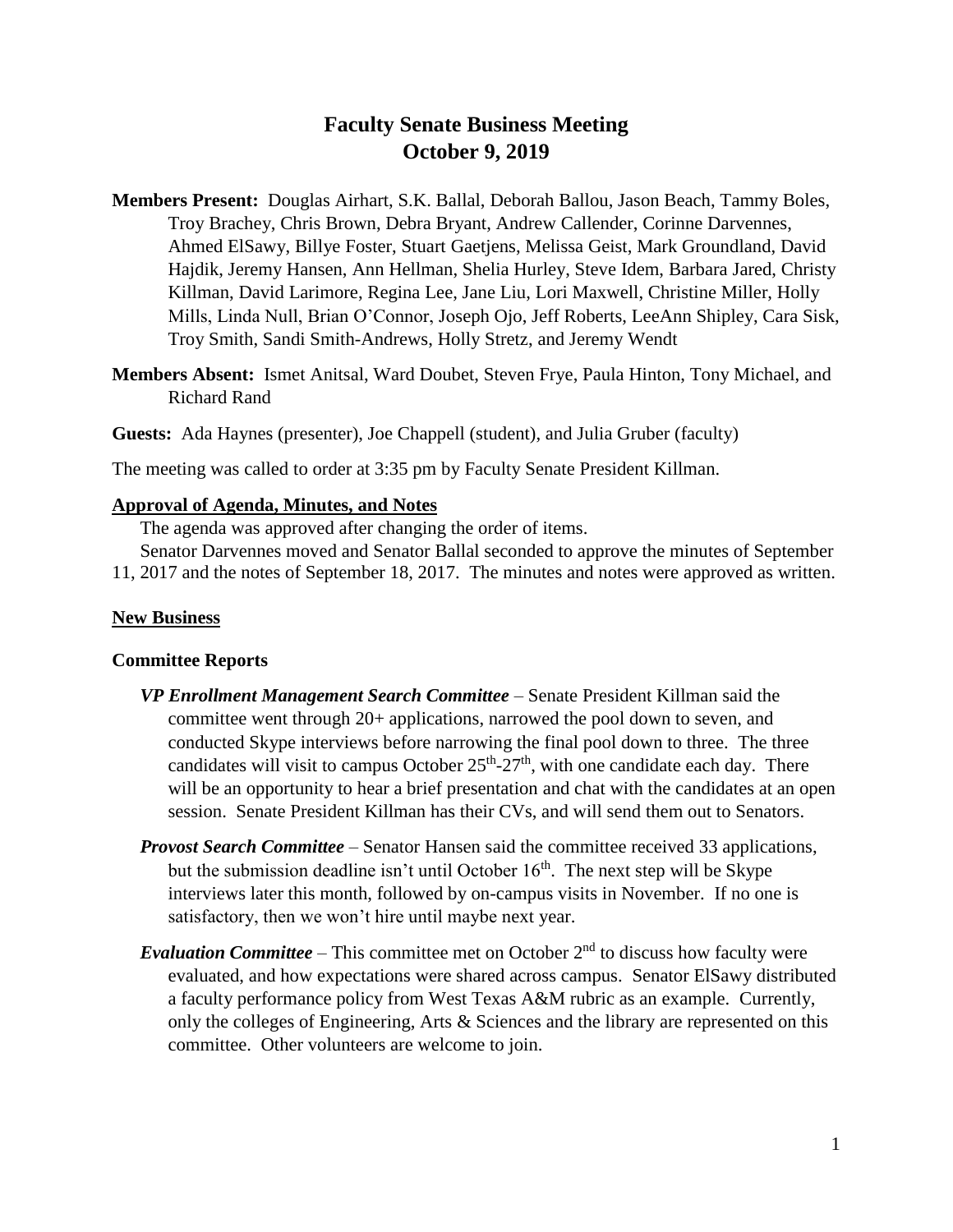Ideally, all courses would be evaluated, but currently only two IDEA evaluations are required to be submitted by faculty for their annual evaluation. This will be brought back up at the next meeting.

- **Communication Committee** Senator Ballou said this committee also met on Oct. 2<sup>nd</sup>. She read the proposed mission statement to Senators. The committee is identifying stakeholders and their relationships, such as faculty to faculty, faculty to Senate, administrators, Board of Trustees, students, alumni, and the community. They want to start with faculty communications to faculty. A *SharePoint* site, by Microsoft Corp., can be used to post minutes and meeting notes so everyone could view these. It would also be good to have a Senate *SharePoint* site to post documents, etc. At their next meeting, the committee will discuss best strategies to communicate with faculty, and then work their way down the list.
- *Leadership Structure Committee* Senator Foster said committee members met online, and they are still collecting data. They are looking at adding more Faculty Senate officers to help spread the load, such as a President-elect, past president, and others. Faculty Senate is a big commitment for one person. Having more officers would also help with the nominating process. Senate President Killman also wants to pull in TUFS to make it better and streamlined.
- *Penny for Your Thoughts Committee / Faculty Feedback (QCC) Committee* This committee just received a folder with comments from faculty and the dropbox messages sent from the Senate website, so there was no report today.
- *Faculty Senate Policy & Procedures (Operating) Committee* There is no major progress, but committee members are reviewing emails and information.
- *Faculty Development Steering Committee* Senator Smith-Andrews is not officially on this committee yet. We are waiting on Interim Provost Stephens for approval.

#### **Gender Pay Equity Research**

Senator Smith and Dr. Ada Haynes delivered a report, "Salary Equity Study, 2017", on the Tech salaries related to gender. They took into account gender and race issues when comparing salaries. Analysis was broken down by faculty rank and gender, and compared to the CUPA data. Staff and administrator salaries, including President, were also analyzed. Some of this was shared with Mark Stephens, AAUP, and now the Faculty Senate.

Senators suggested sharing this with the Faculty Compensation Committee members, and drafting a communication plan to share and move forward. Many felt we need to dig into underlying issues before acting too fast. The equity model should be run with gender, race, and age as factors, as this hasn't been done in the last 18 years. Let's be strategic on how we proceed. This topic will be put under Old Business for the next business meeting.

#### **Specialized & Event**

Senator Hansen was concerned about so many more spaces being blocked off for buses by Athletics than seems to be necessary. Senators suggested he talk to the Athletics Director, Mark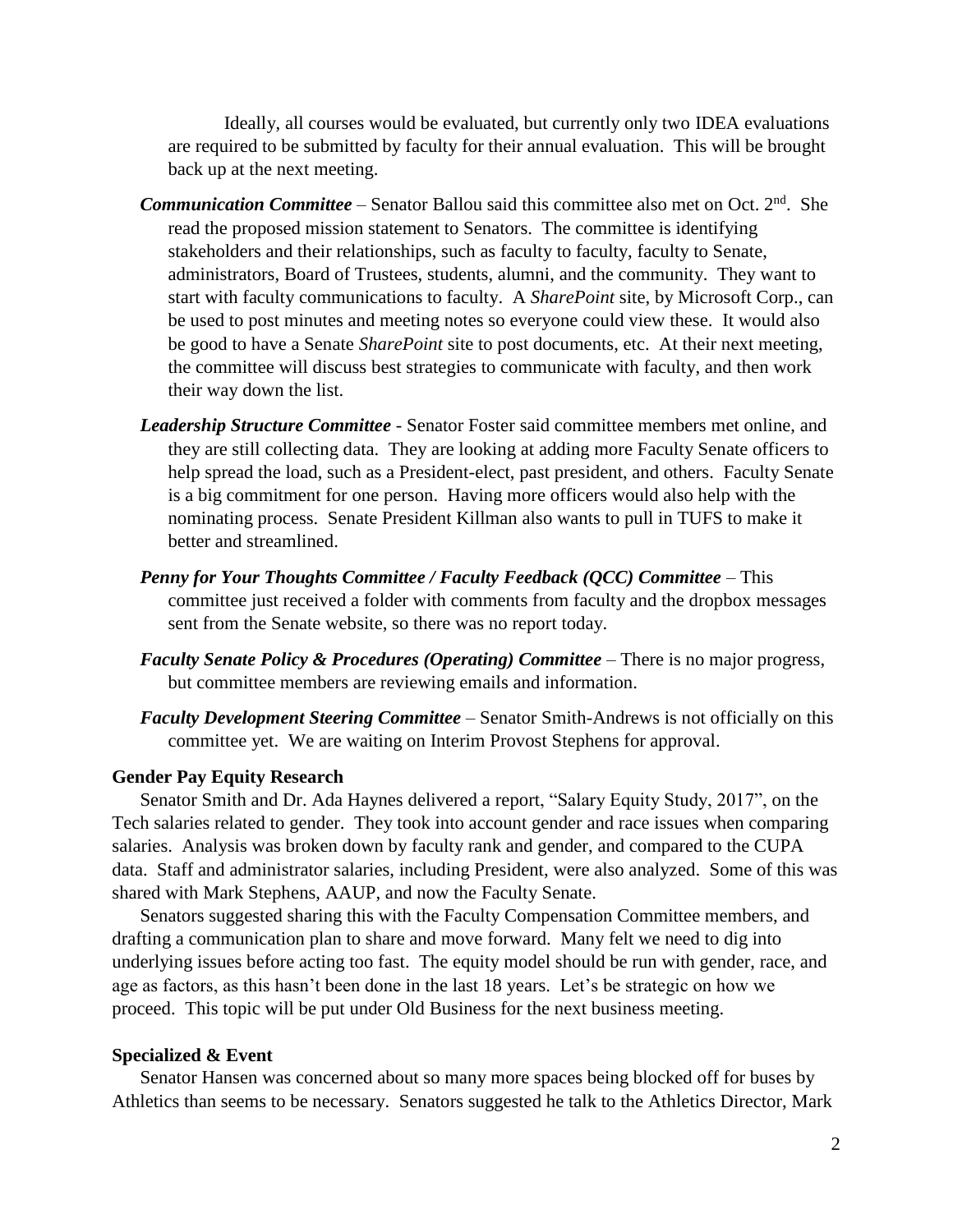Wilson. Some feel the policy is unclear and confusing when viewing the Police website. There is no zone parking after 4:30 pm weekdays. It would be nice to file for a parking permit online, instead of having to go to the Police Department office. Senate President Killman will bring this up with the President.

## **Strategic Planning**

Senators Beach and Jared gave a presentation to Senators to solicit their feedback for coming up with Tech's next strategic plan. The website [www.tntech.edu/strategic](http://www.tntech.edu/strategic) is where everything published may be found, as well as the legacy *Flight Plan*. There are many links to resources, as well as a contact page with a comment form that goes directly to the two co-chairs.

A two-page questionnaire drafted by Senator Beach was distributed to Senators, titled *Strategic Planning Process Focus Group Guide – Faculty*. Senators were asked to express their comments and responses to the questions to help the committee derive themes in order to form a strategic plan. This form may also be completed later and sent to Dr. Lisa Zagumny, campus box 5116. Some of the responses are recorded below:

- 1. University's primary areas of strength: people; staff; flexibility; size; academic reputation; in a unique rural environment (outside activities); Rural Development Institute (needs to be going better and stronger); nurturing students to succeed; many faculty know their students' names; know how to accommodate students with their needs including non-traditional students; STEM and non-STEM areas both strong – great mesh;
- 2. University's primary areas of existing and potential differentiation: undergraduate level education – we prepare them better; opportunity to do research at lower educational level; more opportunities to get involved, such as writing newspaper articles; sense of community among students and faculty; strong connection to community; strong support of our reputation; can start a small business as an undergraduate here; Tech should emphasize the technological part of our name (need to upgrade IT area); tech innovation; virtual reality; combine tech with the arts here.
- 3. Your specific ideas as we form a bold vision for the University's future: more cooperative; interdisciplinary approach to more activities; hard work beyond our salary because we believe in TTU; balance between scholarly work and research; serve our community; help students do their best by targeting these students; partner with community colleges (have fellows; develop relationship with high school students in various disciplines – this will increase our enrollment); diversity (move ahead; aim higher) Hispanics not targeted here; be a melting pot since Tech is geographically in between Nashville, Knoxville, and Chattanooga; we need to be 100% committed to this bold vision, and not be all over the place – set some priorities. We are a home away from home environment. Word of mouth has worked well, but maybe we need to be more clear in future
- 4. What was successfully achieved from the previous strategic plan? The Flight Plan lists four areas: improve undergraduate student experience, transform technology, create distinctive programs and invigorate faculty, and expand financial resources and modernize infrastructure. All were successful, but some more than others. Senators said there is a need for distance learning to reach non-traditional students better; do online